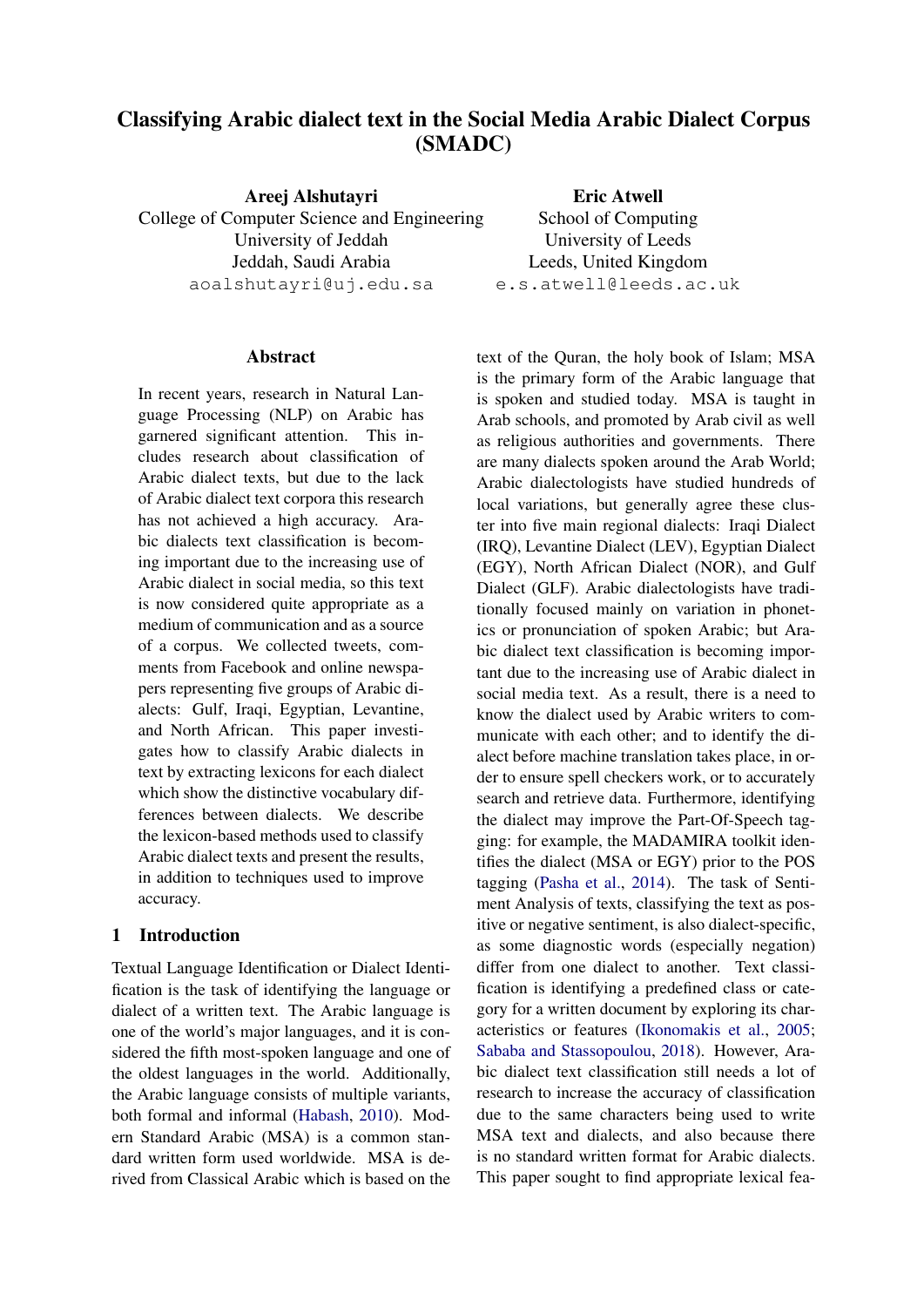tures to classify Arabic dialects and build a more sophisticated filter to extract features from Arabiccharacter written dialect text files. In this paper, the corpus was annotated with dialect labels and used in automatic dialect lexicon-extraction and text-classification experiments.

# 2 Related Work

There are many studies that aim to classify Arabic dialects in both text and speech; most spoken Arabic dialect research focuses on phonological variation and acoustic features, based on audio recordings and listening to dialect speakers. In this research, the classification of Arabic dialects will focus on text, One example project focused on Algerian dialect identification using unsupervised learning based on a lexicon [\(Guellil](#page-7-4) [and Azouaou,](#page-7-4) [2016\)](#page-7-4). To classify Algerian dialect the authors used three types of identification: total, partial and improved Levenshtein distance. The total identification meant the term was present in the lexicon. The partial identification meant the term was partially present in the lexicon. The improved Levenshtein applied when the term was present in the lexicon but with different written form. They applied their method on 100 comments collected from the Facebook page of Djezzy and achieved an accuracy of 60%. A lexiconbased method was used in [\(Adouane and Dob](#page-7-5)[nik,](#page-7-5) [2017\)](#page-7-5) to identify the language of each word in Algerian Arabic text written in social media. The research classified words into six languages: Algerian Arabic (ALG), Modern Standard Arabic (MSA), French (FRC), Berber (BER), English (ENG) and Borrowings (BOR). The lexicon list contains only one occurrence for each word and all ambiguous words which can appear in more than one language are deleted from the list. The model was evaluated using 578 documents and the overall accuracy achieved using the lexicon method is 82%. Another approach to classify Arabic dialect is using text mining techniques [\(Al-Walaie](#page-7-6) [and Khan,](#page-7-6) [2017\)](#page-7-6). The text used in the classification was collected from Twitter. The authors used 2000 tweets and the classification was done on six Arabic dialects: Egyptian, Gulf, Shami, Iraqi, Moroccan and Sudanese. To classify text, decision tree, Naïve Bayes, and rule-based Ripper classification algorithms were used to train the model with keywords as features for distinguishing one dialect from another, and to test the model the

used 10-fold cross-validation. The best accuracy scored 71.18% using rule-based (Ripper) classifier, 71.09% using Naïve Bayes, and 57.43% using decision tree. Other researchers on Arabic dialect classification have used corpora limited to a subset of dialects; our SMADC corpus is an International corpus of Arabic with a balanced coverage of all five major Arabic dialect classes.

# 3 Data

The dataset used in this paper is the Social Media Arabic Dialect Corpus (SMADC) which was collected using Twitter, Facebook and comments from online newspapers described in [\(Alshutayri](#page-7-7) [and Atwell,](#page-7-7) [2017,](#page-7-7) [2018b](#page-7-8)[,c\)](#page-7-9). We plan to make the Social Media Arabic Dialect Corpus (SMADC) available to other researchers for non commercial uses, in two formats (raw and cleaned) and with a range of metadata. This corpus covers all five major Arabic dialects recognised in the Arabic dialectology literature: EGY, GLF, LEV, IRQ, and NOR. Therefore, five dictionaries were created to cover EGY dialect, GLF dialect, LEV dialect, IRQ dialect, and NOR dialect. [\(Alshutayri](#page-7-10) [and Atwell,](#page-7-10) [2018a\)](#page-7-10) presented the annotation system or tool which was used to label every document with the correct dialect tag. The data used in the lexicon based method was the result of the annotation, and each comment/tweet is labelled either dialectal document or MSA document.

The MSA documents in our labelled corpus were used to create an MSA word list, then we added to this list MSA stop words collected from Arabic web pages by Zerrouki and Amara (2009), and the MSA word list collected from Sketch Engine [\(Kilgarriff et al.,](#page-7-11) [2014\)](#page-7-11), in addition to the list of MSA seed words for MSA web-as-corpus harvesting, produced by translating an English list of seed words [\(Sharoff,](#page-7-12) [2006\)](#page-7-12). The final MSA word list contains 29674 words. This word list is called "StopWords1" and was used in deleting all MSA words from dialect documents, as these may contain some MSA words, for example due to code switching between MSA and dialect.

The dialectal documents consist of documents and dialectal terms, where the annotators (players) were asked to write the dialectal terms in each document which help them to identify dialect as described in [\(Alshutayri and Atwell,](#page-7-10) [2018a\)](#page-7-10). The dialectal documents were divided into two sets: 80% of the documents were used to create dialectal dic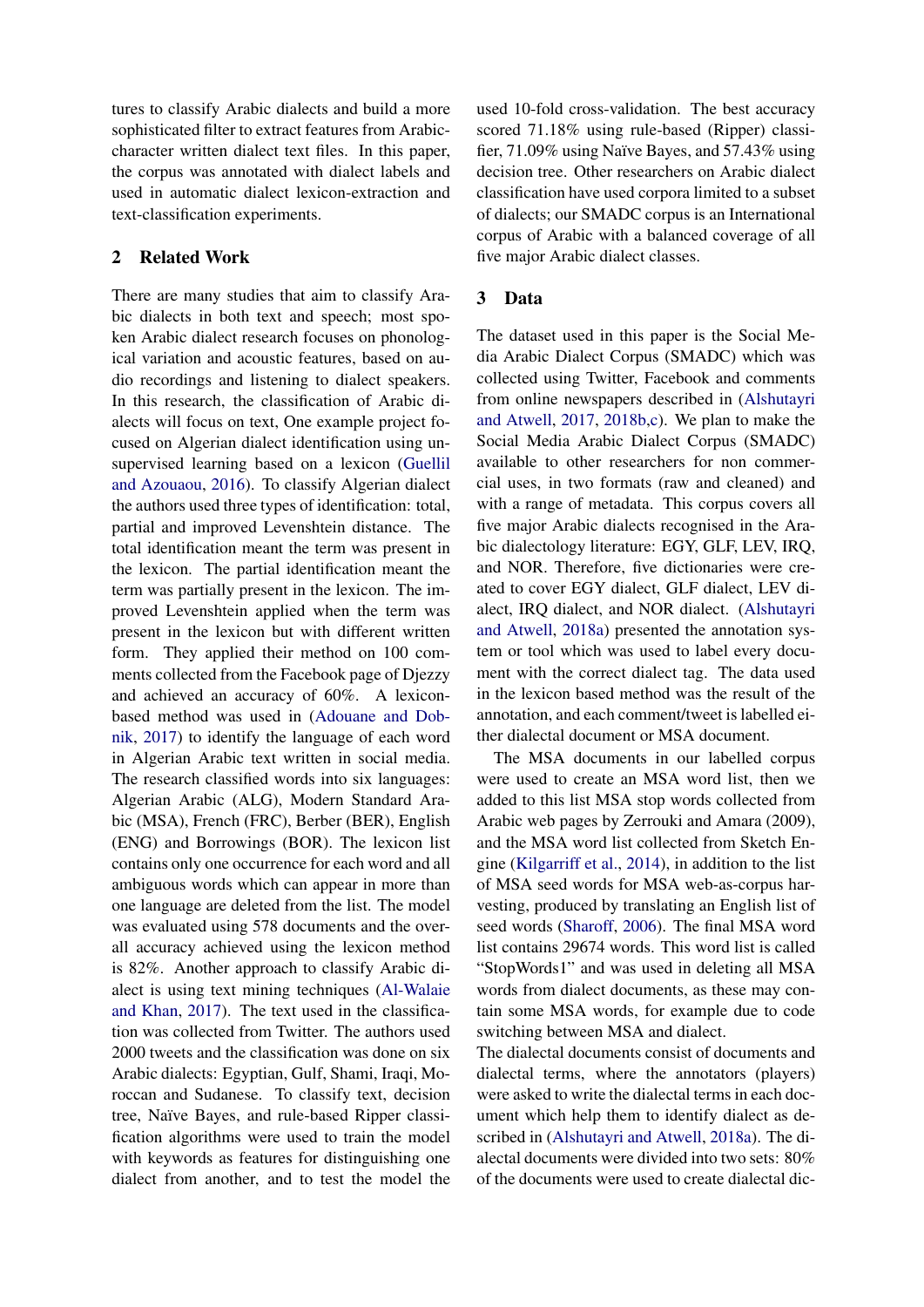tionaries for each dialect, and 20%, the rest of the documents, were used to test the system. To evaluate the performance of the lexicon based models, a subset of 1633 documents was randomly selected from the annotated dataset and divided into two sets; the training dataset which contains 1383 documents (18,697 tokens) are used to create the dictionaries, and the evaluation dataset which contains 250 documents (7,341 tokens). The evaluation dataset did not include any document used to create the lexicons as described previously.

# 4 Lexicon Based Methods

To classify the Arabic dialect text using the Lexicons, we used a range of different classification metrics and conducted five experiments, all of which used a dictionary for each dialect. The following sections show the different methods used and describe the difference between the conducted experiments, and the result of each experiment.

# 4.1 Dialectal Terms Method

In this method, the classification process starts at the word level to identify and label the dialect of each word, then the word-labels are combined to identify the dialect of the document. The dialectal terms produced from the annotation tool were used as a dictionary for each dialect. The proposed system consists of five dictionaries, one for each dialect: EGY dictionary contains 451 words, GLF dictionary contains 392 words, IRQ dictionary contains 370 words, LEV dictionary contains 312 words from LEV, and NOR dictionary contains 352 words.

According to the architecture in Figure 1, to classify each document as being a specific dialect, the system follows four steps:

- Detect the MSA words in the document by comparing each word with the MSA words list, then delete all MSA words found in the document.
- The result from the first step is a document containing only dialectal words.
- Detect the dialect for each word in the document by comparing each word with the words in the dictionaries created for each dialect.
- Identify dialect.



Figure 1: The architecture of classification process using lexicon based.

Using this method based on the dialectal terms written by the annotators produces some unclassified documents due to words that occur in more than one dialect. For example, the document in Figure 2 was labelled as LEV and the structure of the document is also LEV dialect, but the word the document is also LEV dialect, but the word<br>کتیر) (kti:r) which appears in the text is also used ń  $\ddot{\ }$ in EGY. Therefore, when classifying each word in the document the model found the word (محتير) ŗ ี<br>.. (kti:r) in EGY dictionary and also in LEV dictionary, so the model was not able to classify this document as the other words are MSA words or shared dialectal words. Unclassified documents indicate that using this dialectal terms method is not effective in dealing with ambiguous words.

Figure 2: Example of unclassified document.

Table 1 shows the accuracies achieved by applying the dialectal terms method on the testing set. The first column represents using MSA words list, and the second column represents the achieved ac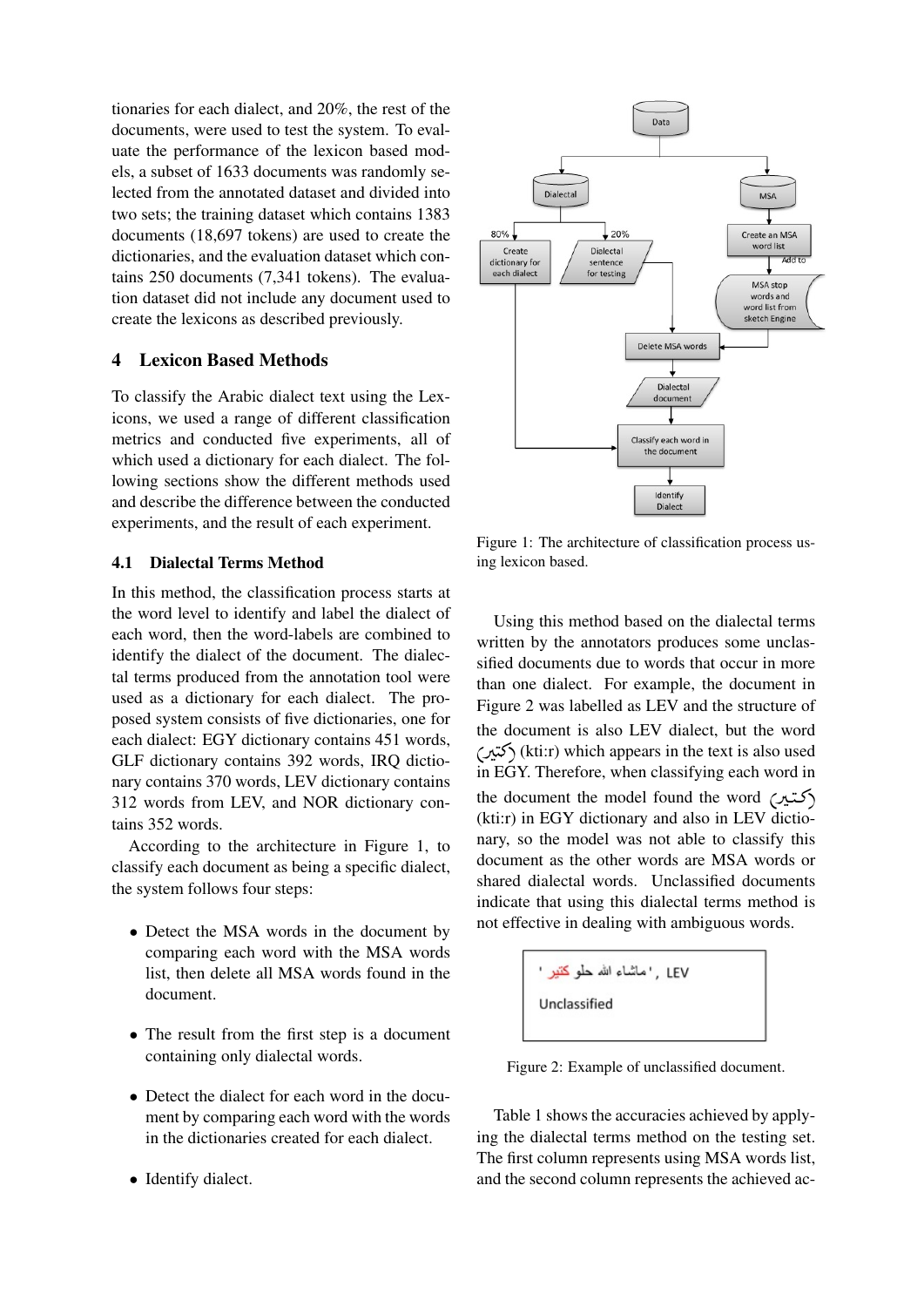curacies based on using SMADC to create dictionaries. The best accuracy is 56.91 with 140 documents correctly classified using StopWords1. Based on this method, 110 documents were unclassified to a specific dialect because they contain some ambiguous terms which are used in more than one dialect, as in the example of Figure 2. As a solution to this problem, a voting method is used and another way is using a frequent term method.

| MSA                      | <b>SMADC</b> |
|--------------------------|--------------|
| StopWords1               | 56.91%       |
| Without delete MSA Words | 55.60%       |

Table 1: Results of dialectal terms method using the dictionaries created from SMADC.

# 4.2 Voting Methods

Another method to classify Arabic dialect text is to treat the text classification of Arabic dialects as a logical constraint satisfaction problem. The voting method is an extension of the dialectal term method presented previously. The classification starts at the word level based on the dictionaries created from the 80% training set of documents described in Section 3. So, the annotated training set of documents was used instead of the dialectal terms list. In this method, we looked to the whole document and count how many words belong to each dialect. Each document in the voting method was represented by a matrix C. The size of the matrix is  $C_{|n| \times |5|}$ , where *n* is the number of words in each document, and 5 is the number of dialects (EGY, NOR, GLF, LEV, and IRQ).

## 4.2.1 Simple Voting Method

In this method, the document is split into words and the existence of each word in the dictionary is represented by 1 as in Equation 1.

$$
c_{ij} = \begin{cases} 1, & \text{if } word \in dialect \\ 0, & \text{otherwise} \end{cases} \tag{1}
$$

The following illustrates the method. We apply Equation 1 on the following document A labelled as IRQ dialect as in Figure 3:

The result of classification is IRQ according to Table 2; the total shows that four words in this document belong to IRQ dialect in comparison with two words belong to NOR and EGY, and one word belong to LEV and GLF.

| يعجبني اغرد عن كلشي يخطر بالي ,IRQ                          |  |
|-------------------------------------------------------------|--|
| Translation: I like to tweet about anything come to my mind |  |

Figure 3: The text in document A.

| <b>Words</b>      | <b>NOR</b> | <b>EGY</b> | <b>IRQ</b> | <b>LEV</b> | <b>GLF</b> |
|-------------------|------------|------------|------------|------------|------------|
|                   |            |            |            |            |            |
| جبي<br>اغرد       | $\theta$   | 0          |            | 0          | 0          |
| عن<br>کلشي<br>نخط | 1          |            | 1          | 1          | 1          |
|                   | 1          | 0          |            | 0          | 0          |
|                   | 0          | 0          | $\Omega$   | 0          | 0          |
| بَالِي<br>Total   | 0          |            | 0          | 0          | 0          |
|                   | 2          | 2          |            |            |            |

Table 2: The matrix representation of document A with simple voting.

The proposed model identifies the document correctly but sometimes this model cannot classify a document and the result is unclassified when more than one dialect gets the same count of words (total), like document B labelled as GLF dialect as shown in Figure 4:

| ههههههههههه خليتني اضحك من قلب ليش تتكلم على زوجتك بهالطريقة لاحظتك معلق على موضو عين بس<br>أقول الله يعينك للحين في حريم تتصرف بهالشكل .GLF                                                                      |
|-------------------------------------------------------------------------------------------------------------------------------------------------------------------------------------------------------------------|
| Translation: Hhhhhhhhhhh you made me laughing hard why you talking<br>about your wife in this way, I noticed you commenting on two topics but I say<br>God helps you, until now there are women behave like this. |

Figure 4: The text in document B

Using the StopWords1 to delete MSA words from the document, the result is the following dialectal document containing only dialectal words as in Figure 5.

According to the result in Table 3 the document is unclassified because more than one dialect has the same total number of words.

#### 4.2.2 Weighted Voting Method

This method is used to solve the problem of unclassified documents in simple voting method. To solve this problem, we proposed to change the value of the word from 1 to the probability of the word to belong to this dialect as a fraction of one divided by the number of dialects the word is found in their dictionaries as in Equation 2. If a word can belong to more than one dialect, its vote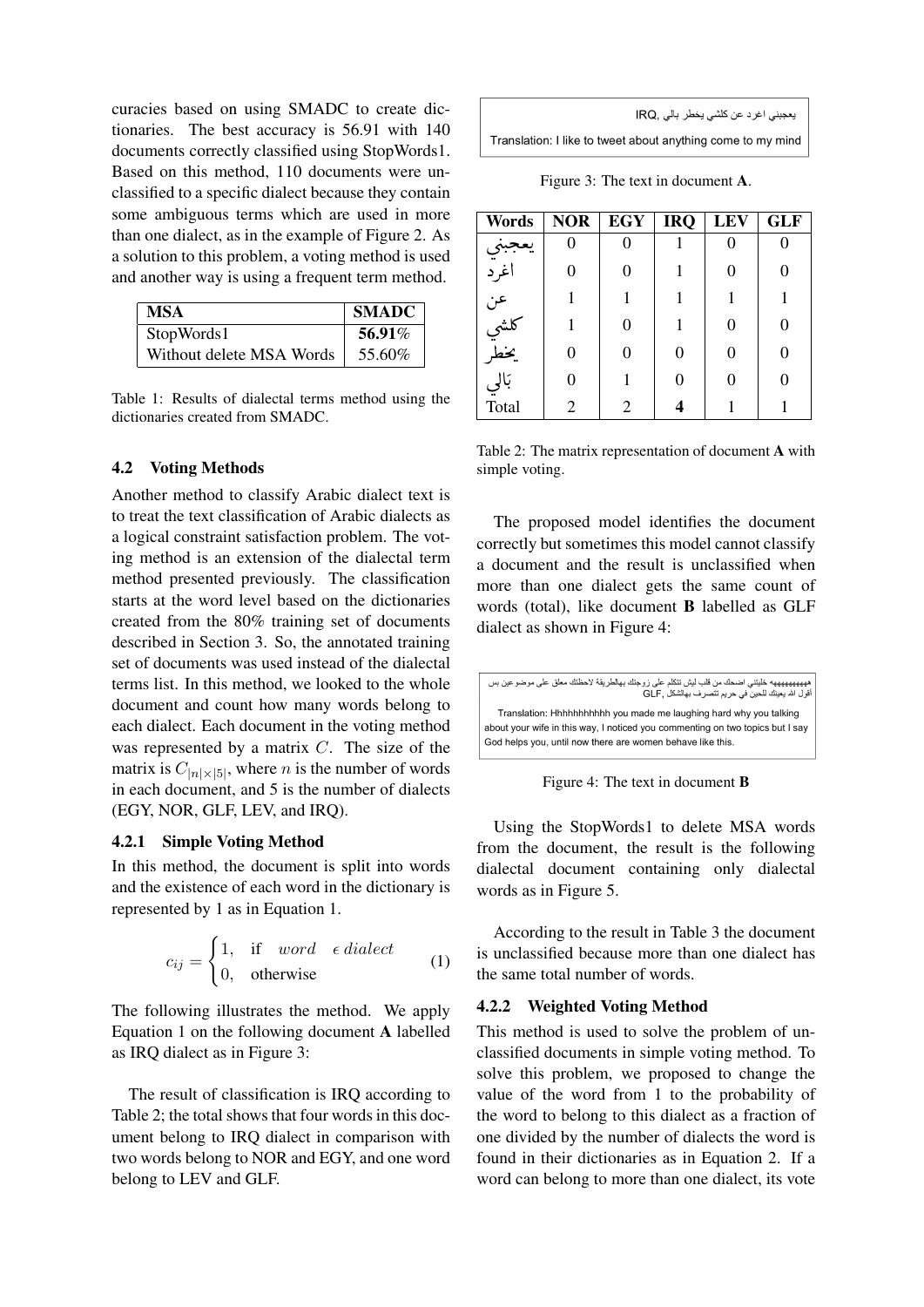| Words                            | <b>NOR</b> | <b>EGY</b> | <b>IRQ</b> | <b>LEV</b> | <b>GLF</b> |
|----------------------------------|------------|------------|------------|------------|------------|
| س س س س س<br>هههههه              |            |            |            |            |            |
|                                  | 0          | 0          | 0          | 0          |            |
| خليتني<br>ليش                    |            | 0          |            |            |            |
| بهالطريقة<br>بهالطريقة           | 0          | 0          | 0          | 0          |            |
|                                  |            |            |            | 1          |            |
|                                  | 0          | 0          | 0          | 0          |            |
| بس<br>للّحين<br>تهالشكل<br>Total | 0          | 0          | 0          | 0          |            |
|                                  | 2          | 2          | 3          | 3          | 3          |

Figure 5: Example of unclassified document.

Table 3: The matrix representation of document B with simple voting.

is shared between the dialects.

$$
c_{ij} = \begin{cases} \frac{1}{m}, & \text{if} \quad word \quad \epsilon \, dialect \\ 0, & \text{otherwise} \end{cases} \tag{2}
$$

1  $\frac{1}{m}$  is the probability of the word belonging to the specific dialect, where  $m$  the number of dialects which the word belongs to. By applying the new method on the unclassified document, the document is classified correctly as GLF dialect, according to Table 4.

| Words                       | <b>NOR</b>    | <b>EGY</b>    | <b>IRQ</b>    | <b>LEV</b>    | <b>GLF</b>    |
|-----------------------------|---------------|---------------|---------------|---------------|---------------|
| ههههه                       | 0             | $\frac{1}{3}$ | $\frac{1}{3}$ | $\frac{1}{3}$ | 0             |
|                             | 0             | 0             | 0             | 0             | 0             |
| خليتني<br>ليش<br>بهَالطريقة | $\frac{1}{4}$ | 0             | $\frac{1}{4}$ | $\frac{1}{4}$ | $\frac{1}{4}$ |
|                             | $\Omega$      |               | $\theta$      | $\theta$      | $\theta$      |
| بس<br>للّحين<br>بهَالشكل    | $\frac{1}{5}$ | $\frac{1}{5}$ | $\frac{1}{5}$ | $\frac{1}{5}$ | $\frac{1}{5}$ |
|                             | 0             | 0             | $\theta$      | $\theta$      | 1             |
|                             | 0             |               | 0             | 0             | 0             |
| Total                       | 0.45          | 0.5333        | 0.7833        | 0.7833        | 1.45          |

Table 4: The matrix representation of document B with Weighted voting.

# 4.2.3 Results of Voting Method

Voting method is focused on the existence of the word in the dictionary, so, the frequency of the word is ignored, unlike the frequent term method which described in Section 4.3. The highest accuracy achieved is 74.0% without deleting MSA

words from the classified document. Moreover, using the value of one to express the existence of the word in the dictionary showed low accuracy due to the similarity between the sum of ones for each dialect, as described in Section 4.2.1. Table 5 shows the different accuracies achieved using SMADC. The first column in Table 5 shows using of MSA stop words. The second and the third columns represent the methods used to classify documents. The cells inside the second and third columns present the achieved accuracies using these methods. The voting method scored 74% using the weighted voting method and SMADC to create dictionaries. After cleaning the MSA word list, the accuracy increased to 77.60%.

| <b>MSA</b>               |        | Simple Vote   Weighted Vote |
|--------------------------|--------|-----------------------------|
| StopWords1               | 69.19% | $72.0\%$                    |
| Without delete MSA Words | 65.60% | 74.0%                       |

Table 5: Results of Voting methods using the dictionaries created from SMADC.

### 4.3 Frequent Terms Methods

Another method is presented in this section to solve the problem shown in the dialectal terms method described in Section 4.1 and to improve the accuracy of classification achieved using the voting method. In frequent terms method, new dictionaries with word frequencies were created from the 80% training set of documents. The documents were classified into the five dialects. Then, for each dialect a .txt file was created to contain one word per line with the word's frequency based on the number of times the word appeared in the documents. The frequency for each word showed if the word is frequent in this dialect or not, which helps to improve the accuracy of the classification process. In comparison to the first method, the third step in Figure 1 was used to detect the dialect for each word in the document by comparing each word with the words in the dictionaries created for each dialect. If the word is in the dictionary, then calculate the weight (W) for each word by dividing the word's frequency (F) value by the Length of the dictionary (L) which equals the total number of words in the word's dialect dictionary, using the following equation:

$$
W(word, dict) = \frac{F(word)}{L(dict)}
$$
 (3)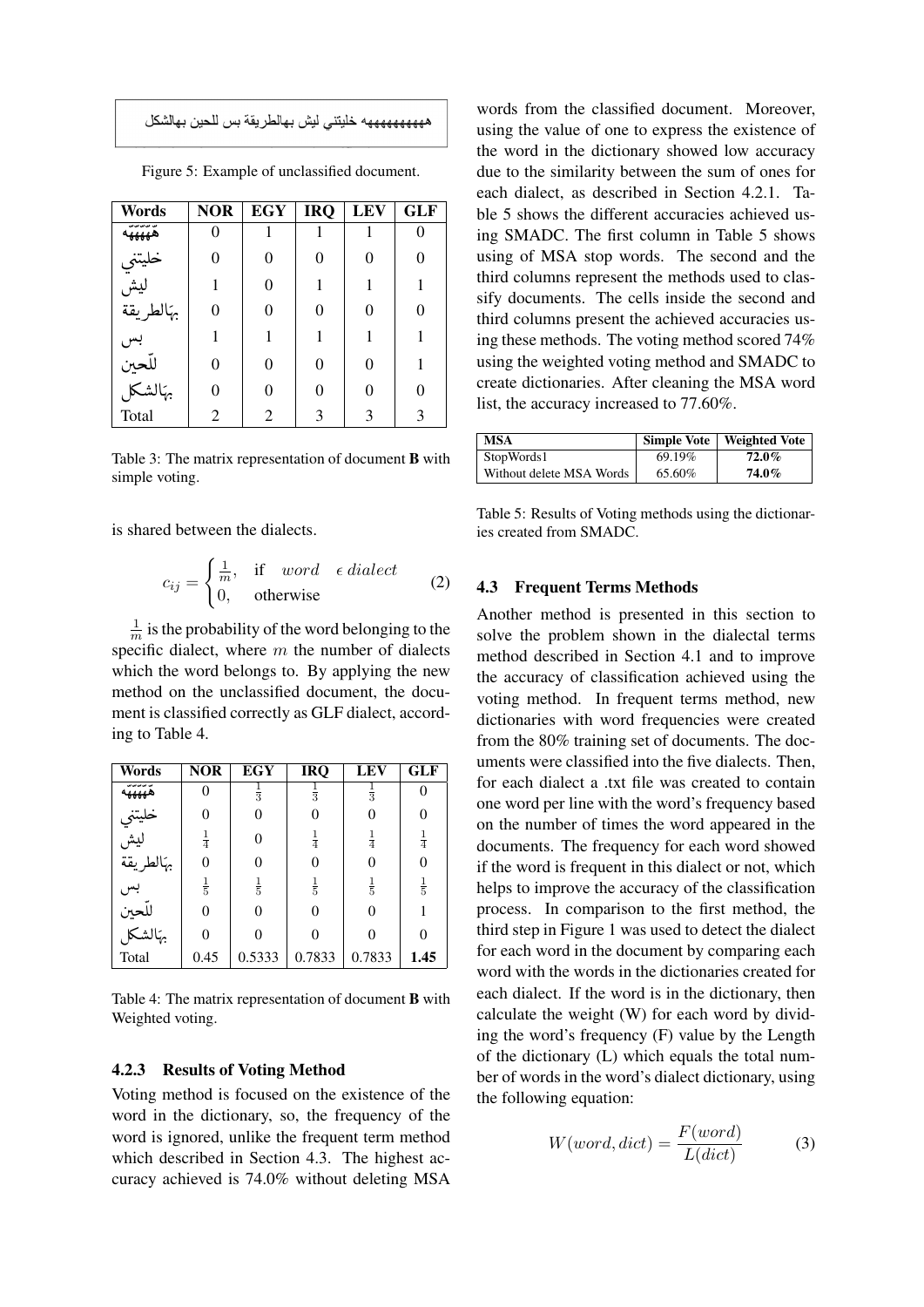For each document, five vectors were created, one per dialect, to store the weight for each word in the document; so the length of each vector is equal to the length of the document. By applying the Equation 3 on "(Q J»)", we found the weight of ļ ່ the word "(Q J»)" in LEV dialect is bigger than  $\ddot{\cdot}$ .<br>.. the weight of it in EGY dialect, as shown in the following equations.

$$
W("25") \cdot EGY = \frac{F("25")}{L(EGY)} = \frac{3}{2032} = 0.00147
$$
  

$$
W("25") \cdot EV = \frac{F("25")}{L(EEV)} = \frac{8}{2028} = 0
$$

Two experiments were done after calculating the weight for each word. The first experiment was based on summing the weights and calculating the average. The second experiment was

# based on multiplying the weights together. 4.3.1 Weight Average Method (WAM)

0.00394

This method based on calculating the average of the word weights for each document. Table 6 shows the values of the weight for each word in the document after deleting MSA words. Five vectors were created to represent five dialects and each cell contains the weight for each word in the document. The model calculated the average for each dialect by taking the summation of the weight (W) values for each vector then dividing the summation of weights by the length (L) of the document after deleting the MSA words, as in the following equation:

$$
Avg_{dialect} = \frac{\sum W_{dialect}}{L(document)} \tag{4}
$$

| Words   | <b>NOR</b> | LEV        | <b>IRO</b> | GLF        | EGY        |
|---------|------------|------------|------------|------------|------------|
| مَاشَاء | $\Omega$   | 0.00049309 |            | 0.00026143 |            |
| حلو     | $\Omega$   | 0.00295857 | 0.00053304 | 0.00026143 | 0.00049212 |
| کتير    | 0          | 0.00394477 |            |            | 0.00147637 |

Table 6: Results of WAM using the dictionaries created from SMADC.

By calculating the average for the dialect vectors using the Equation 4, the model classified the document as LEV dialect, after comparing the results of the average obtained from the following equations.

$$
Avg_{EGY} = \frac{\sum W_{EGY}}{L(document)} = \frac{0.00196849}{3} = 0.00065616
$$

 $Avg_{LEV}$  $\frac{\sum W_{LEV}}{L(document)}$  =  $\frac{0.00739643}{3}$  = 0.0024654

$$
Avg_{GLF} = \frac{\sum W_{GLF}}{L(document)} = \frac{0.00052286}{3} = 0.00017428
$$

$$
Avg_{IRQ} = \frac{\sum W_{IRQ}}{L(document)} = \frac{0.00053304}{3} = 0.00017768
$$

By applying the proposed model on the same unclassified example in Figure 2, we found that the model classified the document correctly as in Figure 6.

Figure 6: Example of correctly classified document.

## 4.3.2 Weight Multiplied Method (WMM)

The WAM model is based on summing the word weights and calculating the average. According to probability theory, probabilities are generally combined by multiplication. So, for an alternative model, the Weight Multiplied Method (WMM), we multiplied the word weights for each document to compute the accuracy of classification in comparison to the average method used in the previous section.

$$
P(doc|c) = \prod W(word, dict) \tag{5}
$$

We applied Equation 5 on the weights in Table 6. There is a problem with combining weights by multiplication: if any of the weights to be combined is zero, the combined weight will be zero. So, we change the value of not found words in the dialect dictionary from zero to one. However, in the Table 6 if the values in NOR vector changed to one this will affect the result of multiplication. For that reason the result of multiplication was checked as to whether or not it equal one then we changed the result to zero.

According to Equation 5 the document is classified as IRQ dialect, which is a wrong prediction.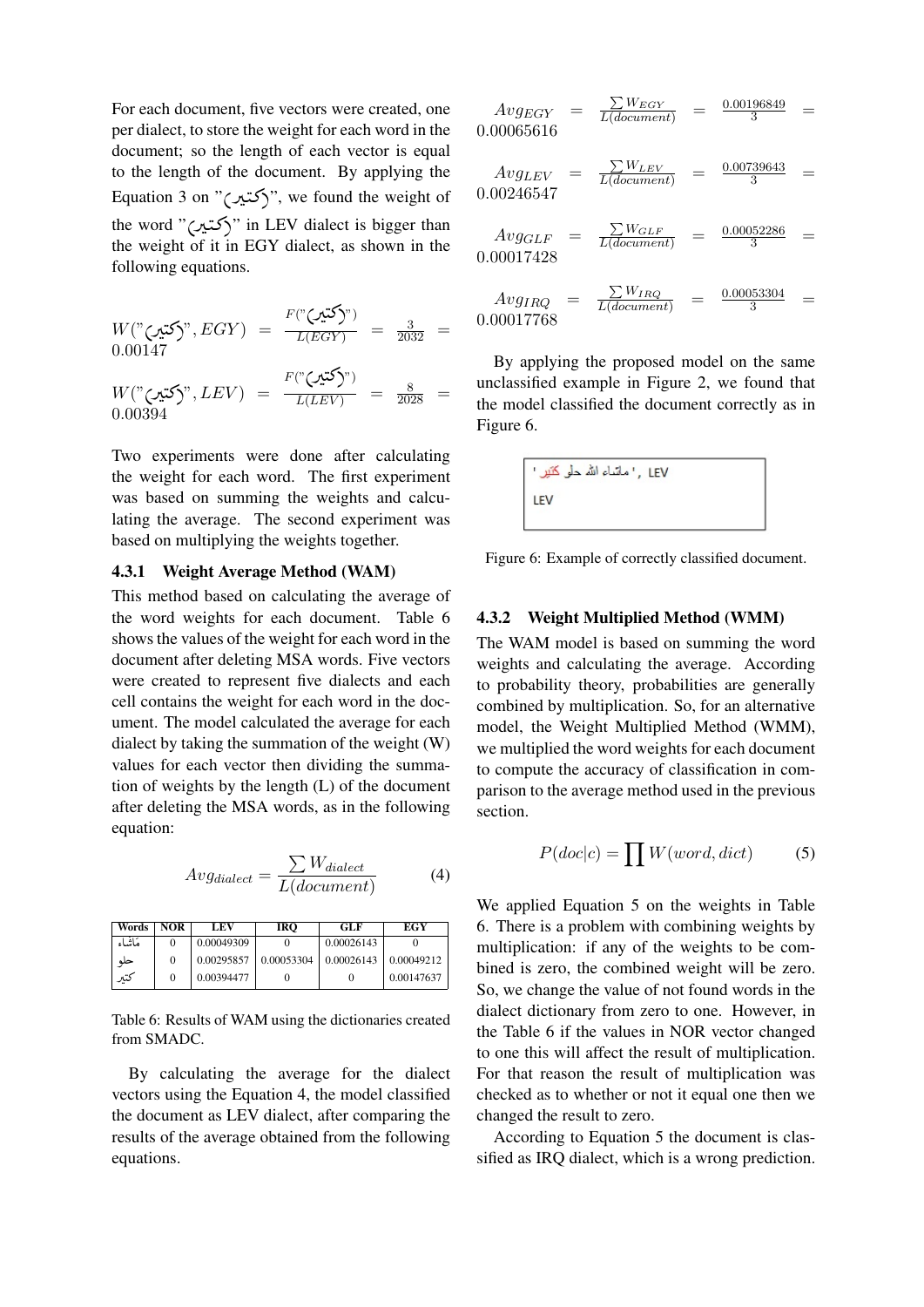$P_{EGY} = \prod W(word|EGY) = 1 \times 0.00049212 \times$  $0.00147637 = 0.00000072$ 

 $P_{LEV} = \prod W(word|LEV) = 0.00049309 \times$  $0.00295857 \times 0.00394477 = 0.0000000057$ 

 $P_{GLF} = \prod W(word|GLF) = 0.00026143 \times$  $0.00026143 \times 1 = 0.000000068$ 

 $P_{IRQ} = \prod W(word|IRQ) = 1 \times 0.00053304 \times$  $1 = 0.00053304$ 

To solve wrong predictions which result from using WMM and to improve the classification accuracy, we replace one when the word is not in the dictionary with one divided by the number of words in each dictionary to not affect the result of multiplication. By applying the new value to Equation 5 the document is correctly classified as LEV dialect. Table 7 shows the improved accuracy resulted using WMM when using one divided by the number of words in each dictionary to represent the absence of a word in the dictionary.

 $P_{EGY}$  =  $\prod W(word|EGY)$  =  $\frac{1}{L(dic_{EGY})}\times 0.00049212\times 0.00147637 = \frac{1}{2032}\times$  $0.000\overline{492}12 \times 0.00147637 = 0.0000000003575$ 

 $P_{LEV} = \prod W(word|LEV) = 0.00049309 \times$  $0.00295857 \times 0.00394477 = 0.0000000057$ 

 $P_{GLF} = \prod W(word|GLF) = 0.00026143 \times$  $0.00026143 \times \frac{1}{L(dic_{GLF})}$  =  $0.00026143 \times$  $0.00026143 \times \frac{1}{3472} = 0.000000068$ 

 $P_{IRQ}$  =  $\prod W(word|IRQ)$  =  $\frac{1}{L(di_{IRQ})}$  ×  $0.00053304 \times \frac{1}{L(di_{IRQ})} = \frac{1}{1889} \times 0.00053304 \times$  $\frac{1}{1889} = 0.0000000000149$ 

 $P_{NOR} = \prod_{U} W(word|NOR) = \frac{1}{L(dic_{NOR})} \times \frac{1}{L(dic_{NOR})} = \frac{1}{1436} \times \frac{1}{1436} \times \frac{1}{1436} =$ 0.0000000003376

The following sections will compare the first model based on summation and calculate average with the multiplication method, and show the

achieved results using average method and the multiplication method.

## 4.3.3 Result of Frequent Terms Method

The frequent term method which is based on using word frequencies gave good results in showing whether the words in the tested document is used in the specific dialect. The model was tested using the test dataset described in Section 3. Based on the average method, the model achieved 88% accuracy using the MSA StopWords1 list. However, using the multiply method achieves low accuracy due to replacing zero with one when the word does not exist in the dictionary; so instead we divided by the number of words in the dictionary..

Table 7 reports the different accuracies achieved when using SMADC based on using one divided by the number of words in the dictionary to represent words which are not found in the dictionary. The frequent terms method scored 88% using the weight average metric when dictionaries were created using SMADC. The accuracy improved to 90% after cleaning the MSA word list from some dialectal words as a result of mislabelling process.

| <b>MSA</b>               | <b>WMM</b>            | <b>WAM</b> |
|--------------------------|-----------------------|------------|
| StopWords1               | 55.60%   <b>88.0%</b> |            |
| Without delete MSA Words | 43.0% 64.0%           |            |

Table 7: Results of frequent term methods using the dictionaries created from SMADC.

By comparing the Weight Average Method (WAM) model based on summation and calculating average with the Weight Multiplied Method (WMM), we found that the WAM achieved a higher accuracy than the WMM multiplication method.

## 5 Conclusion

The classification of Arabic dialect text is a hot topic attracting a number of studies over the last ten years [\(Sadat et al.,](#page-7-13) [2014;](#page-7-13) [Zaidan and Callison-](#page-8-0)[Burch,](#page-8-0) [2014;](#page-8-0) [Elfardy and Diab,](#page-7-14) [2013;](#page-7-14) [Mubarak](#page-7-15) [and Darwish,](#page-7-15) [2014;](#page-7-15) [Harrat et al.,](#page-7-16) [2014;](#page-7-16) [Shoufan](#page-7-17) [and Alameri,](#page-7-17) [2015\)](#page-7-17). In this paper, we classified Arabic dialects text using a lexicon based method, and explored different metrics for scoring dialect words from lexicons: weight average method, weight multiplied method, simple voting method and weighted voting method. The lexicons were dictionaries created for each dialect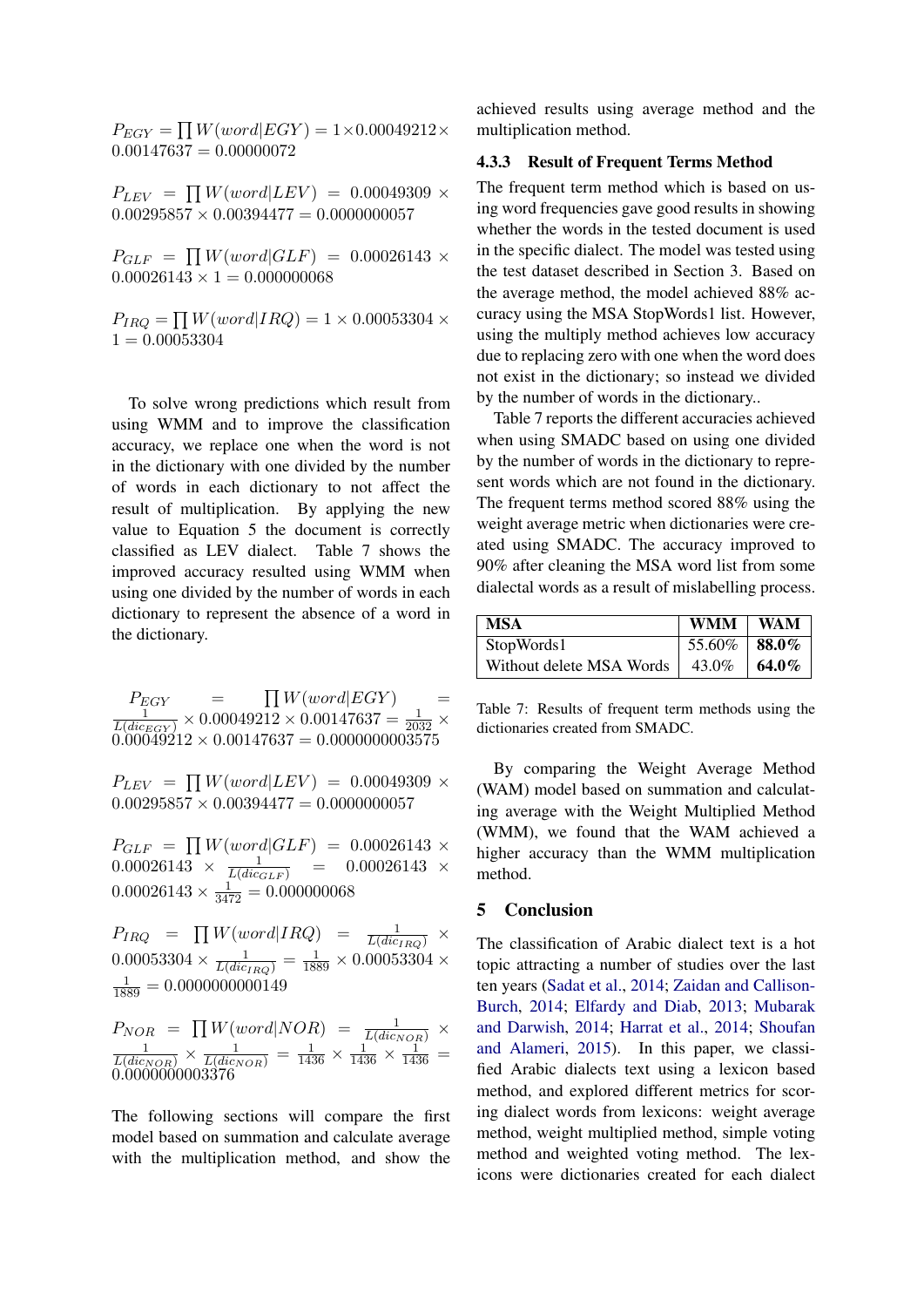from our Arabic dialect corpora. The classification process was based on deleting all MSA words from the document then checking each word in the document by searching the dialect dictionaries. The voting method scored 74% using the weighted voting method and SMADC to create dictionaries. After cleaning the MSA word list, the accuracy increased to 77.60%. The frequent terms method scored 88% using the weight average metric when dictionaries were created using SMADC. The accuracy improved to 90% after cleaning the MSA word list from some dialectal words as a result of mislabelling process. These scores compare favourably against other Arabic dialect classification research on subsets of Arabic dialects.

## References

- <span id="page-7-5"></span>Wafia Adouane and Simon Dobnik. 2017. [Identifica](https://doi.org/10.18653/v1/W17-1301)[tion of languages in Algerian Arabic multilingual](https://doi.org/10.18653/v1/W17-1301) [documents.](https://doi.org/10.18653/v1/W17-1301) In *Proceedings of the Third Arabic Natural Language Processing Workshop*, pages 1– 8, Valencia, Spain. Association for Computational Linguistics.
- <span id="page-7-6"></span>Mona Al-Walaie and Muhammad Khan. 2017. [Arabic](https://doi.org/10.1109/COMAPP.2017.8079752) [dialects classification using text mining techniques.](https://doi.org/10.1109/COMAPP.2017.8079752) In *2017 International Conference on Computer and Applications (ICCA)*, pages 325–329.
- <span id="page-7-7"></span>Areej Alshutayri and Eric Atwell. 2017. Exploring twitter as a source of an arabic dialect corpus. *International Journal of Computational Linguistics (IJCL)*, 8:37–44.
- <span id="page-7-10"></span>Areej Alshutayri and Eric Atwell. 2018a. [Arabic di](https://doi.org/10.1109/ICNLSP.2018.8374371)[alects annotation using an online game.](https://doi.org/10.1109/ICNLSP.2018.8374371) In *2nd International Conference on Natural Language and Speech Processing (ICNLSP)*, pages 1–5.
- <span id="page-7-8"></span>Areej Alshutayri and Eric Atwell. 2018b. Creating an arabic dialect text corpus by exploring twitter, facebook, and online newspapers. In *Proceedings of Open-Source Arabic Corpora and Processing Tools. OSACT'2018 Open-Source*, Miyazaki, Japan.
- <span id="page-7-9"></span>Areej Alshutayri and Eric Atwell. 2018c. *A Social Media Corpus of Arabic Dialect Text*. Computer-Mediated Communication and Social Media Corpora, Clermont-Ferrand: Presses universitaires Blaise Pascal.
- <span id="page-7-14"></span>Heba Elfardy and Mona Diab. 2013. [Sentence level](https://www.aclweb.org/anthology/P13-2081) [dialect identification in Arabic.](https://www.aclweb.org/anthology/P13-2081) In *Proceedings of the 51st Annual Meeting of the Association for Computational Linguistics*, volume 2, pages 456–461, Sofia, Bulgaria. Association for Computational Linguistics.
- <span id="page-7-4"></span>Imène Guellil and Faiçal Azouaou. 2016. [Arabic](https://doi.org/10.1109/CSE-EUC-DCABES.2016.268) [dialect identification with an unsupervised learn](https://doi.org/10.1109/CSE-EUC-DCABES.2016.268)[ing \(based on a lexicon\). application case: Alge](https://doi.org/10.1109/CSE-EUC-DCABES.2016.268)[rian dialect.](https://doi.org/10.1109/CSE-EUC-DCABES.2016.268) In *IEEE Intl Conference on Computational Science and Engineering (CSE) and IEEE Intl Conference on Embedded and Ubiquitous Computing (EUC) and 15th Intl Symposium on Distributed Computing and Applications for Business Engineering (DCABES)*, pages 724–731.
- <span id="page-7-0"></span>Nizar Y. Habash. 2010. *[Introduction to Arabic Natural](https://doi.org/10.2200/S00277ED1V01Y201008HLT010) [Language Processing](https://doi.org/10.2200/S00277ED1V01Y201008HLT010)*. Morgan and Claypool.
- <span id="page-7-16"></span>Salima Harrat, Karima Meftouh, Mourad Abbas, and Kamel Smaïli. 2014. [Building resources for alge](https://doi.org/10.13140/RG.2.1.3963.6000)[rian arabic dialects.](https://doi.org/10.13140/RG.2.1.3963.6000) In *15th Annual Conference of the International Communication Association (Interspeech)*, pages 2123–2127.
- <span id="page-7-2"></span>Emmanouil Ikonomakis, Sotiris Kotsiantis, and V Tampakas. 2005. Text classification using machine learning techniques. *WSEAS transactions on computers*, 4:966–974.
- <span id="page-7-11"></span>Adam Kilgarriff, Vít Baisa, Jan Bušta, Miloš Jakubíček, Vojtěch Kovář, Jan Michelfeit, Pavel Rychlý, and Vít Suchomel. 2014. [The sketch en](https://doi.org/10.1007/s40607-014-0009-9)[gine: ten years on.](https://doi.org/10.1007/s40607-014-0009-9) *Lexicography*, 1(1):7–36.
- <span id="page-7-15"></span>Hamdy Mubarak and Kareem Darwish. 2014. [Using](https://doi.org/10.3115/v1/W14-3601) [twitter to collect a multi-dialectal corpus of Arabic.](https://doi.org/10.3115/v1/W14-3601) In *Proceedings of the EMNLP 2014 Workshop on Arabic Natural Language Processing (ANLP)*, pages 1–7, Doha, Qatar. Association for Computational Linguistics.
- <span id="page-7-1"></span>Arfath Pasha, Mohamed Al-Badrashiny, Mona Diab, Ahmed El Kholy, Ramy Eskander, Nizar Habash, Manoj Pooleery, Owen Rambow, and Ryan Roth. 2014. [MADAMIRA: A fast, comprehensive tool](http://www.lrec-conf.org/proceedings/lrec2014/pdf/593_Paper.pdf) [for morphological analysis and disambiguation of](http://www.lrec-conf.org/proceedings/lrec2014/pdf/593_Paper.pdf) [Arabic.](http://www.lrec-conf.org/proceedings/lrec2014/pdf/593_Paper.pdf) In *Proceedings of the Ninth International Conference on Language Resources and Evaluation (LREC'14)*, pages 1094–1101, Reykjavik, Iceland. European Language Resources Association (ELRA).
- <span id="page-7-3"></span>Hanna Sababa and Athena Stassopoulou. 2018. [A clas](https://doi.org/10.1109/SNAMS.2018.8554709)[sifier to distinguish between cypriot greek and stan](https://doi.org/10.1109/SNAMS.2018.8554709)[dard modern greek.](https://doi.org/10.1109/SNAMS.2018.8554709) pages 251–255.
- <span id="page-7-13"></span>Fatiha Sadat, Farnzeh Kazemi, and Atefeh Farzindar. 2014. [Automatic identification of Arabic language](https://doi.org/10.3115/v1/W14-5904) [varieties and dialects in social media.](https://doi.org/10.3115/v1/W14-5904) In *Proceedings of the Second Workshop on Natural Language Processing for Social Media (SocialNLP)*, pages 22– 27, Dublin, Ireland. Association for Computational Linguistics and Dublin City University.
- <span id="page-7-12"></span>Serge Sharoff. 2006. [Open-source corpora: Using the](https://doi.org/10.1075/ijcl.11.4.05sha) [net to fish for linguistic data.](https://doi.org/10.1075/ijcl.11.4.05sha) *International Journal of Corpus Linguistics*, 11:435–462.
- <span id="page-7-17"></span>Abdulhadi Shoufan and Sumaya Alameri. 2015. [Nat](https://doi.org/10.18653/v1/W15-3205)[ural language processing for dialectical arabic: A](https://doi.org/10.18653/v1/W15-3205) [survey.](https://doi.org/10.18653/v1/W15-3205) In *Proceedings of the Second Workshop on*